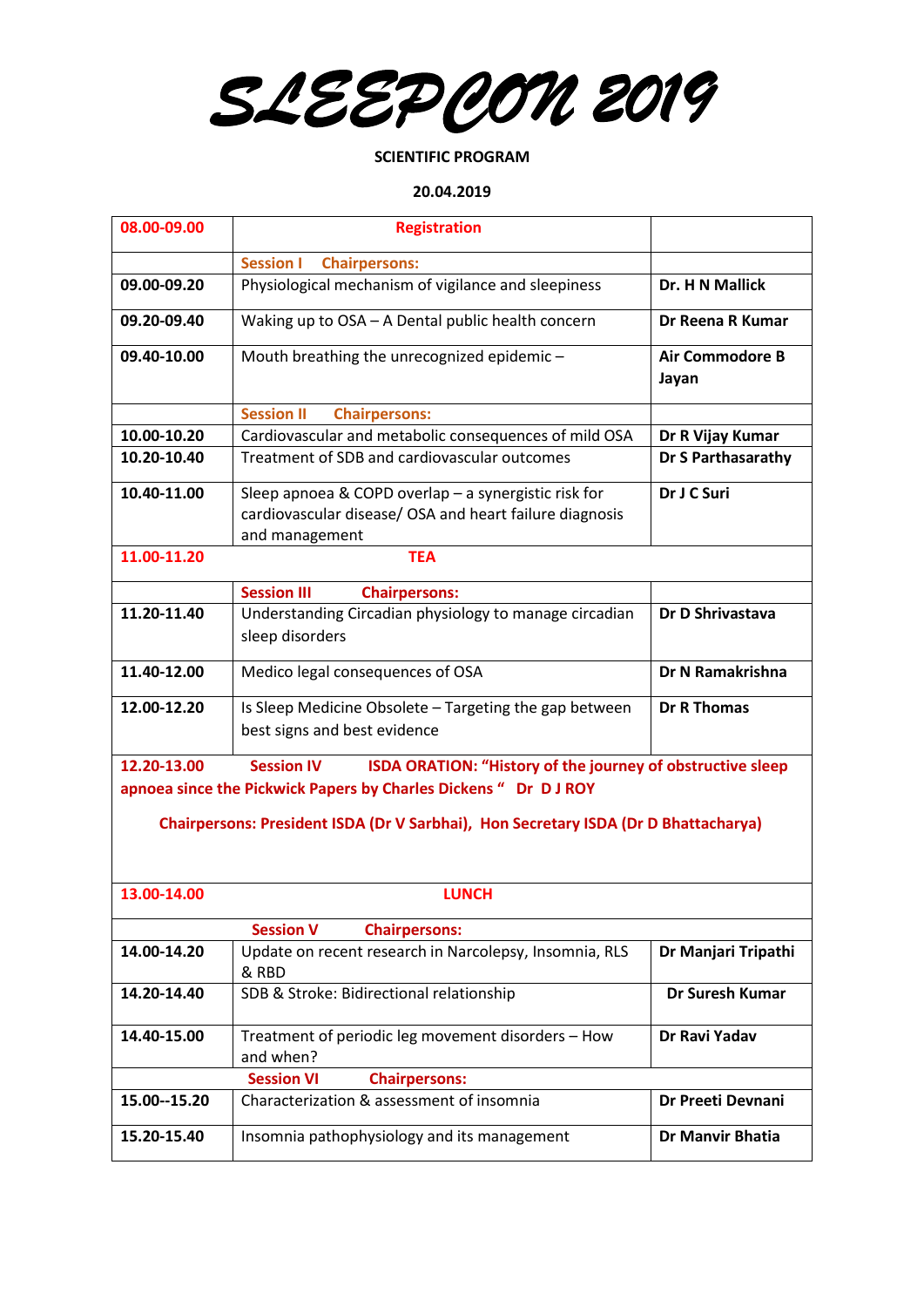# *SLEEPCON 2019*

| 15.40-16.00     | <b>TEA</b>                                                                                                              |                                                   |                         |
|-----------------|-------------------------------------------------------------------------------------------------------------------------|---------------------------------------------------|-------------------------|
|                 | <b>Session VII</b><br><b>Chairpersons:</b>                                                                              |                                                   |                         |
| 16.00-16.20     | Ageing and OSA – Is science convincing                                                                                  |                                                   | Dr D Shrivastava        |
| 16.20-16.40     | Iron metabolism in RLS & PLMS                                                                                           |                                                   | <b>Dr Robert Thomas</b> |
| 16.40-17.00     | Biomarker in various sleep conditions                                                                                   |                                                   | Dr Vivek Nangia         |
| 17.15-18.00     | <b>EXECUTIVE COMMITTEE MEETING</b>                                                                                      |                                                   |                         |
|                 | <b>PRO-CON SESSION</b>                                                                                                  |                                                   |                         |
|                 | <b>Session VIII</b><br><b>Chairpersons:</b>                                                                             |                                                   |                         |
| 19.00-19.30     | Should we or should we not treat Central Sleep<br>Apena in patients with heart failure and reduced<br>ejection fraction | Pro - Dr G C Khilnani<br>$Con - S$ Parthasarthy   |                         |
| 19.30-20.00     | Is CPAP still the first line therapy for OSA                                                                            | Pro - Dr Deepak Talwar<br>Con - Dr Vikram Sarbhai |                         |
| $20.00 - 20.30$ | Is daytime nap beneficial - Yes or No                                                                                   | Pro - Dr D Shrivastava<br>Con - Dr R Vijay Kumar  |                         |
| 21.30           | <b>DINNER</b>                                                                                                           |                                                   |                         |

### **21.04.2019**

| 08.00-09.00 | Free paper session                                                                        |                         |
|-------------|-------------------------------------------------------------------------------------------|-------------------------|
|             | <b>Session X</b><br><b>Chairpersons:</b>                                                  |                         |
| 09.00-09.20 | Is pre operative screening for OSA necessary for patients<br>undergoing bariatric surgery | Dr Zia Hashim           |
| 09.20-09.40 | Peri & Post-operative care of OSA patient                                                 | Dr A G Ghoshal          |
| 09.40-10.00 | Geriatric giants and sleep complaints- clinical implications                              | Dr Ramanathan<br>lyer   |
|             | <b>Session XI</b><br><b>Chairpersons:</b>                                                 |                         |
| 10.00-10.20 | Phenotype driven treatment of SDB                                                         | <b>Dr Robert Thomas</b> |
| 10.20-10.40 | Management of SDB with oral appliances – The current<br>status                            | Dr Abhijeet Kadu        |
| 10.40-11.00 | Role of ENT Surgeon in CPAP compliance                                                    | Dr Vijay Krishna        |
| 11.00-11.20 | <b>TEA</b>                                                                                |                         |
|             | <b>Session XII</b><br><b>Chairpersons:</b>                                                |                         |
|             |                                                                                           |                         |